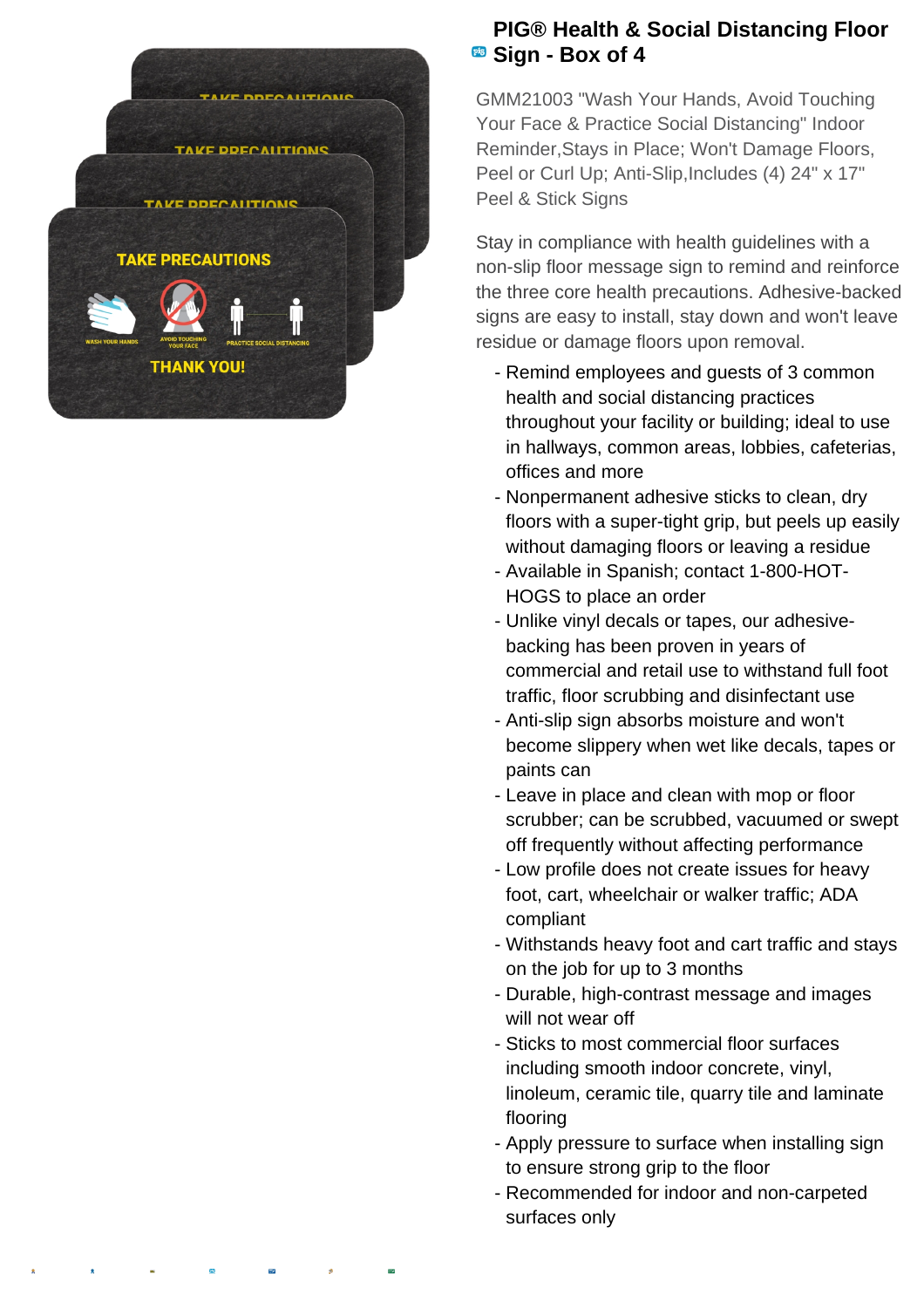| Item#                              | <b>Description</b> | <b>Dimensions</b>                                                                                            | Weight                                                      |
|------------------------------------|--------------------|--------------------------------------------------------------------------------------------------------------|-------------------------------------------------------------|
| GMM21003-BK                        |                    | 24" W x 17" L                                                                                                | 2 lbs.                                                      |
| <b>Metric Equivalent:</b>          |                    |                                                                                                              |                                                             |
| Item#                              | <b>Description</b> | <b>Dimensions</b>                                                                                            | Weight                                                      |
| GMM21003-BK                        |                    | 61cm W x 43.2cm L                                                                                            | .9 kg                                                       |
| <b>Specifications</b>              |                    |                                                                                                              |                                                             |
| <b>Dimensions</b>                  |                    | 24" W x 17" L                                                                                                |                                                             |
| <b>Backing Material</b>            |                    | Adhesive-Backed                                                                                              |                                                             |
| <b>Brand</b>                       |                    | <b>PIG</b>                                                                                                   |                                                             |
| Category                           |                    | Social Distancing                                                                                            |                                                             |
| <b>Flammability Specifications</b> |                    | Flame Resistant - Will melt and self-extinguish                                                              |                                                             |
| <b>Fluid Absorbed</b>              |                    | Water; Grease; Oils                                                                                          |                                                             |
| <b>Ideal For</b>                   |                    | Entrances, Restrooms Or Anywhere A Reminder Is Needed                                                        |                                                             |
| <b>Incinerable</b>                 |                    | Yes                                                                                                          |                                                             |
| <b>Includes</b>                    |                    | (4) 24" x 17" Peel & Stick Signs                                                                             |                                                             |
| <b>Industry</b>                    |                    | Grocery/Retail; Restaurant; Institutional Facilities;<br>Healthcare/Lab; Industrial & Commercial; Government |                                                             |
| Indoor/Outdoor                     |                    | <b>Indoor Use</b>                                                                                            |                                                             |
| <b>Intended Use</b>                |                    | Hard Floor Surfaces/Indoors                                                                                  |                                                             |
| Legend                             |                    | Take Precautions - 3 Messages                                                                                |                                                             |
| <b>Recommended Use</b>             |                    | "Wash Your Hands, Avoid Touching Your Face & Practice<br>Social Distancing" Indoor Reminder                  |                                                             |
| <b>Special Feature</b>             |                    | Slip                                                                                                         | Stays in Place; Won't Damage Floors, Peel or Curl Up; Anti- |
| <b>Storage Temp Range</b>          |                    | Store between 32°F and 120°F                                                                                 |                                                             |
| <b>Temperature Limit</b>           |                    | Surface temps from 55°F to 120°F                                                                             |                                                             |
| <b>Traffic</b>                     |                    | Heavy Foot Traffic; Carts & Equipment                                                                        |                                                             |
| <b>Walking Surface</b>             |                    | <b>Absorbent Top</b>                                                                                         |                                                             |
| <b>Distributor Part Number</b>     |                    | 56jh10                                                                                                       |                                                             |
| Sold as                            |                    | 4 pads per box                                                                                               |                                                             |
| Weight                             |                    | 2 lbs.                                                                                                       |                                                             |
| # per Pallet                       |                    | 120                                                                                                          |                                                             |
| <b>Composition</b>                 |                    | Absorbent - Polypropylene<br>Adhesive Backing - Proprietary Adhesive Material                                |                                                             |
| <b>UNSPSC</b>                      |                    | 47131901                                                                                                     |                                                             |
|                                    |                    |                                                                                                              |                                                             |